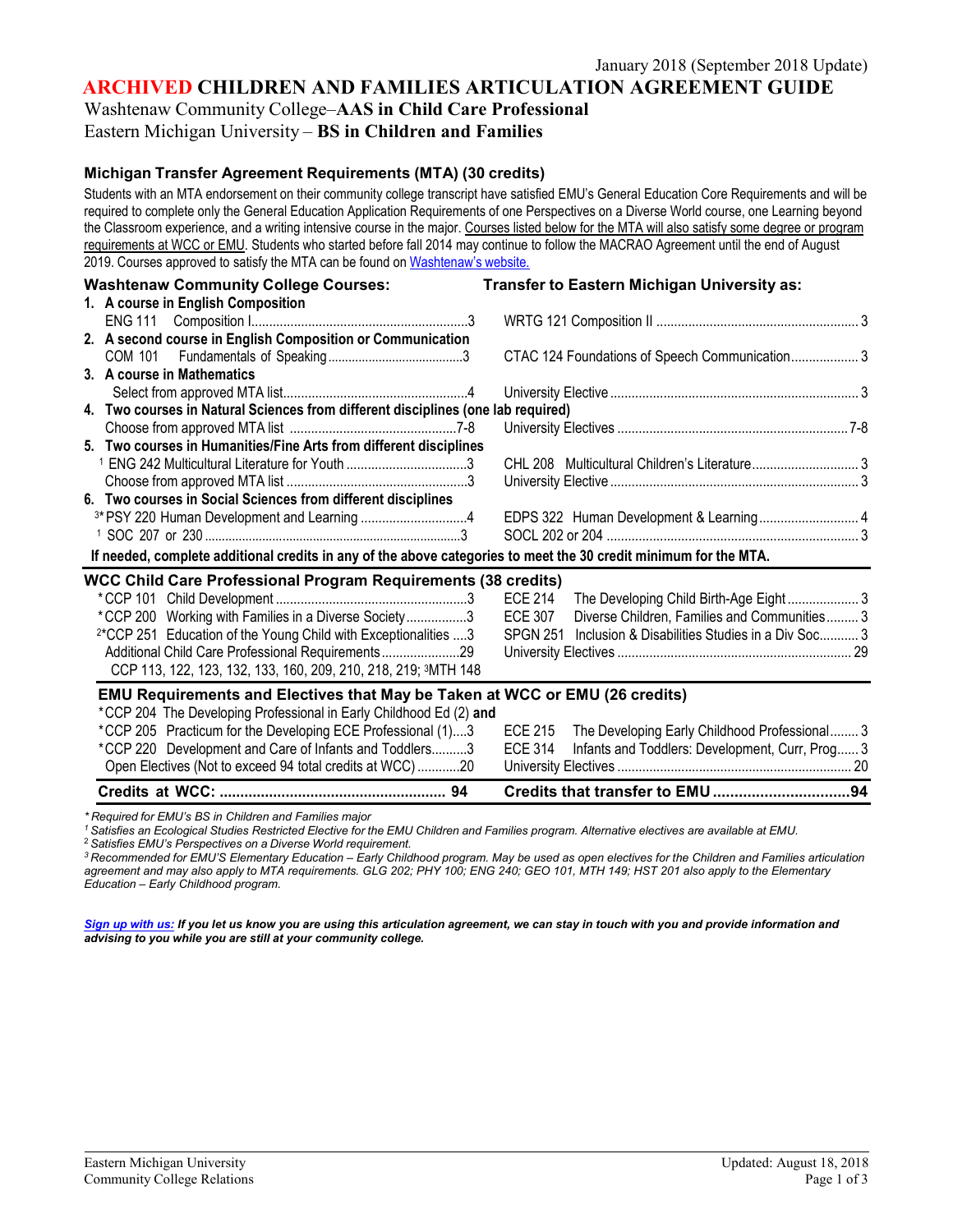## **ARCHIVED CHILDREN AND FAMILIES ARTICULATION AGREEMENT GUIDE**

Washtenaw Community College–**AAS in Child Care Professional** Eastern Michigan University – **BS in Children and Families**

#### **Completion of the Children and Families Program at EMU**

### **Major Requirements (25 hours)**

#### **Required Courses (22 credits)**

|                                                                 | ECE 302 Child Centered Teaching & Learning 3      |  |
|-----------------------------------------------------------------|---------------------------------------------------|--|
|                                                                 | ECE 303 Implementing the Curriculum - Practicum3  |  |
|                                                                 |                                                   |  |
|                                                                 | ECE 342 International Teaching in Content Areas 3 |  |
|                                                                 | ECE 343 Advocacy, Leadership, & Administration 3  |  |
|                                                                 | ECE 451 Inclusive Classrooms in Early Childhood3  |  |
| <sup>1</sup> ECE 488L4 Internship in Early Childhood Education4 |                                                   |  |

#### **Ecological Studies (3 credits)**

2SFCE 328W Schools for a Diverse & Democratic Society .....3

## **University Electives (5 Hours)**

Complete enough credits hours to satisfy the minimum of 124 total credits to graduate. If 94 credits are not transferred, additional courses must be completed at EMU to satisfy the minimum requirements for the bachelor's degree.

*<sup>1</sup> Satisfies EMU's Learning Beyond the Classroom Requirement.* <sup>2</sup> *Satisfies EMU's Writing Intensive in the Major requirement*

### **Sample Sequence for completing this program:**

*Courses may not be offered every semester.*

*Schedule an appointment with the Children and Families faculty advisor to develop a plan of study.*

| <b>Fall Semester</b><br>ECE 302 Child Centered Teaching & Learning 3<br><b>ECE 303</b><br>SFCE 328W Schools for a Diverse & Democratic Society  3 | (12 credits)                                                                                                       |
|---------------------------------------------------------------------------------------------------------------------------------------------------|--------------------------------------------------------------------------------------------------------------------|
| <b>Winter Semester</b><br>ECE 341<br>ECE 342<br>ECE 451                                                                                           | $(11 \text{ credits})$<br>Intentional Teaching in the Content Areas 3<br>Inclusive Classroom in Early Childhood  3 |
| <b>Fall Semester</b><br>ECE 343 Advocacy, Leadership, & Administration  3<br>ECE 488L4 Internship in Early Childhood Education 4                  | (7 credits)                                                                                                        |